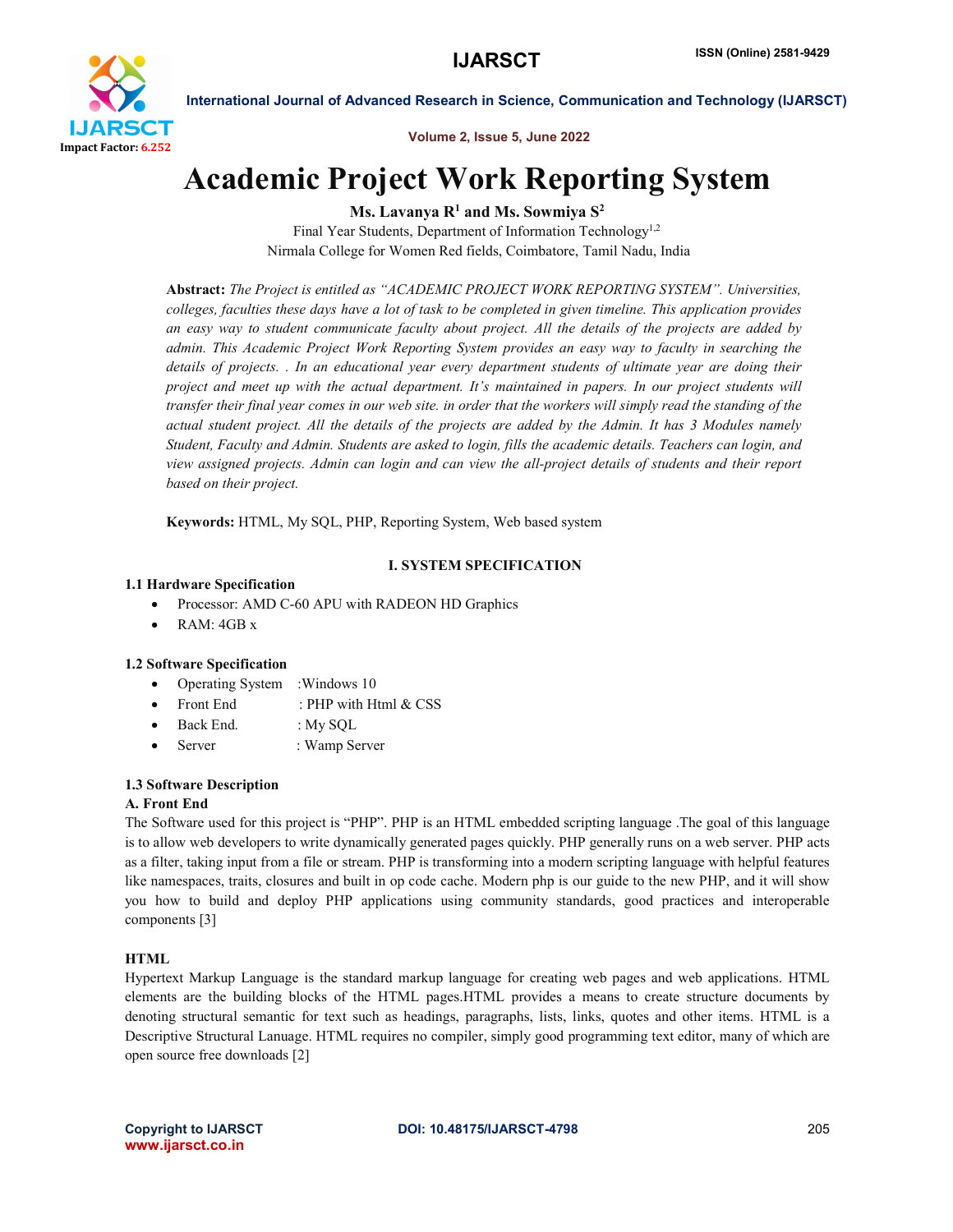

# Volume 2, Issue 5, June 2022

**CSS** 

Cascading sheets could be a vogue sheet language used for describing presentation of a document written in terminology like HTML.CSS is intended to alter the separation of presentation and content, together with layout, Colors and fonts. The combination of HTML 4 and Cascading Style Sheets (CSS) separates the information on a Web page from the stylistic instructions. Paradoxically, this gives the author a greater ability to set a consistent style for a Web site. This article presents illustrative examples of very basic uses of CSS. [1]

# B. Back End

The package used because the backside, that's the storage section is MySQL. The Structured source language could be a very hip info language and its standardization makes it quite straight forward to store, update and access information. One amongst the foremost powerful SQL servers out there is known as MySQL. MySQL could be an electronic information service Management System. Although there are many other databases technologies besides MySQL. The development of the current database technology cannot be separated from the database technology created by My SQL [4]

# II. SYSTEM ANALYSIS

# 2.1 Existing System

In the existing system, all the coed info is supplemental manually and therefore the information is keep within the records. within the existing system, there's a chance of losing time and no correct maintenance of information. the utilization of linear search in file handling may increase time quality.

# A. Drawbacks of Existing System

- Manual work
- Security of knowledge is low plenty of your time consumed
- Frequent occurrence of error

# 2.2 Proposed System

The proposed system provides the student an easy and accurate data about projects . Students can view all the information in just one click which saves a lot of time and effort. The proposed system maintains a database to store all the information. In this system, there is no chance of losing data. Adding and searching the information is very easy which does not take much time and physical effort. The proposed system maintains a database to store all the information. In this system, there is no chance of losing data. Adding and searching the information is very easy which does not take much time and physical effort.

# A. Features of the Proposed System

- Large volumes of data can be stored with case
- Security is assured
- Stored data and procedures can be easily edited
- Less manpower required

# III. PROJECT DESCRIPTION

# 3.1 Module Description

The system comprises of 3 major modules with their sub-modules as follows:

- Admin
- Student
- Faculty

# ADMIN

Login: Admin can login using credentials.

www.ijarsct.co.in

Copyright to IJARSCT DOI: 10.48175/IJARSCT-4798 206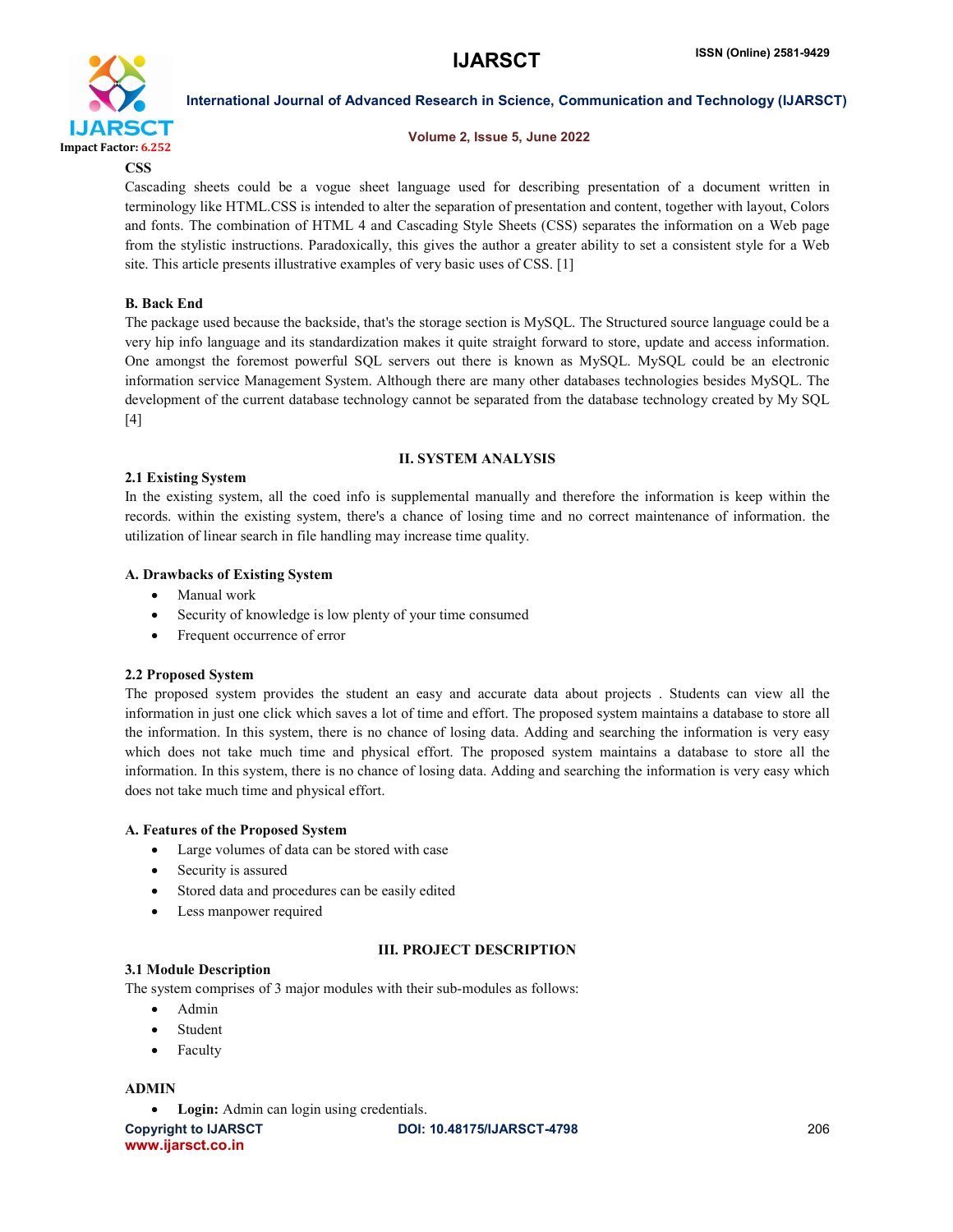

# Volume 2, Issue 5, June 2022

- Manage Faculty: Admin can manage faculties.
- View Academic Details: Admin can see academic details of the students and their Project.
- Manage Notice: can manage notice.

#### Student

- Register: Student can register and obtain credentials.
- Login: student can login using credentials.
- Profiling and Academic Details: Student can fill his personal details and academic details.
- View Projects: Students can store the projects.

#### Faculty

- Login: Faculties can login into the website using credentials.
- Approve Students: They can approve the particular student project View Assigned Events: They can see the assigned events.
- View Notice: They can also view the notice.
- Authorized administration, exam section and other faculty members are assigned with the username and password to access the Student Performance Analysis System.

# Contact Us

Here the basic details of college like name, address, contact, fax.

# About Us

Here the basics details of college like college name, founder, founded year, Autonomous year.

# IV. SYSTEM DESIGN

# 4.1 Input Design

Input design is the link that ties the data system into the planet of its users. The input style involves determinant the inputs, substantiating the info, minimizing the info entry and providing a multi-user facility. Inaccurate inputs are the foremost common reason behind errors in processing. Errors entered by the info entry operators will be controlled by input style. The user-originated inputs are born-again to a computer-based format within the input style. Information, input file, computer file are collected and arranged into teams of comparable data. Once known, the suitable input media are designated for the process. All the information, input file, computer file are valid and if any data violates any conditions, the user is warned by a message. If the info satisfies all the conditions, it's transferred to the suitable tables within the info. During this project the scholar details are to be entered at the time of registration. A page is meant for this purpose that is user friendly and straightforward to use. The look is finished such users get acceptable messages once exceptions occur.

# 4.2 Output Design

Computer output is the most significant and direct supply of data to the user. Output style may be an important part since the output must be in an associate degree economical manner. An economical and intelligible output style improves the system relationship with the user and helps in higher cognitive processes.

# V. SYSTEM TESTING

# 5.1 Testing

Copyright to IJARSCT DOI: 10.48175/IJARSCT-4798 207 www.ijarsct.co.in System style is the answer for the creation of a brand new system. This part focuses on the elaborated implementation of the possible system. It stresses on translating style. Specifications to performance specification. System style has 2 parts of development: logical style Physical style throughout the logical style phase the analyst describes inputs (sources), outputs(destinations), databases (data sores) and procedures (data flows) in a format that meets the user needs. The analyst conjointly specifies the wants of the user at grade that nearly determines the {data} flow in and out